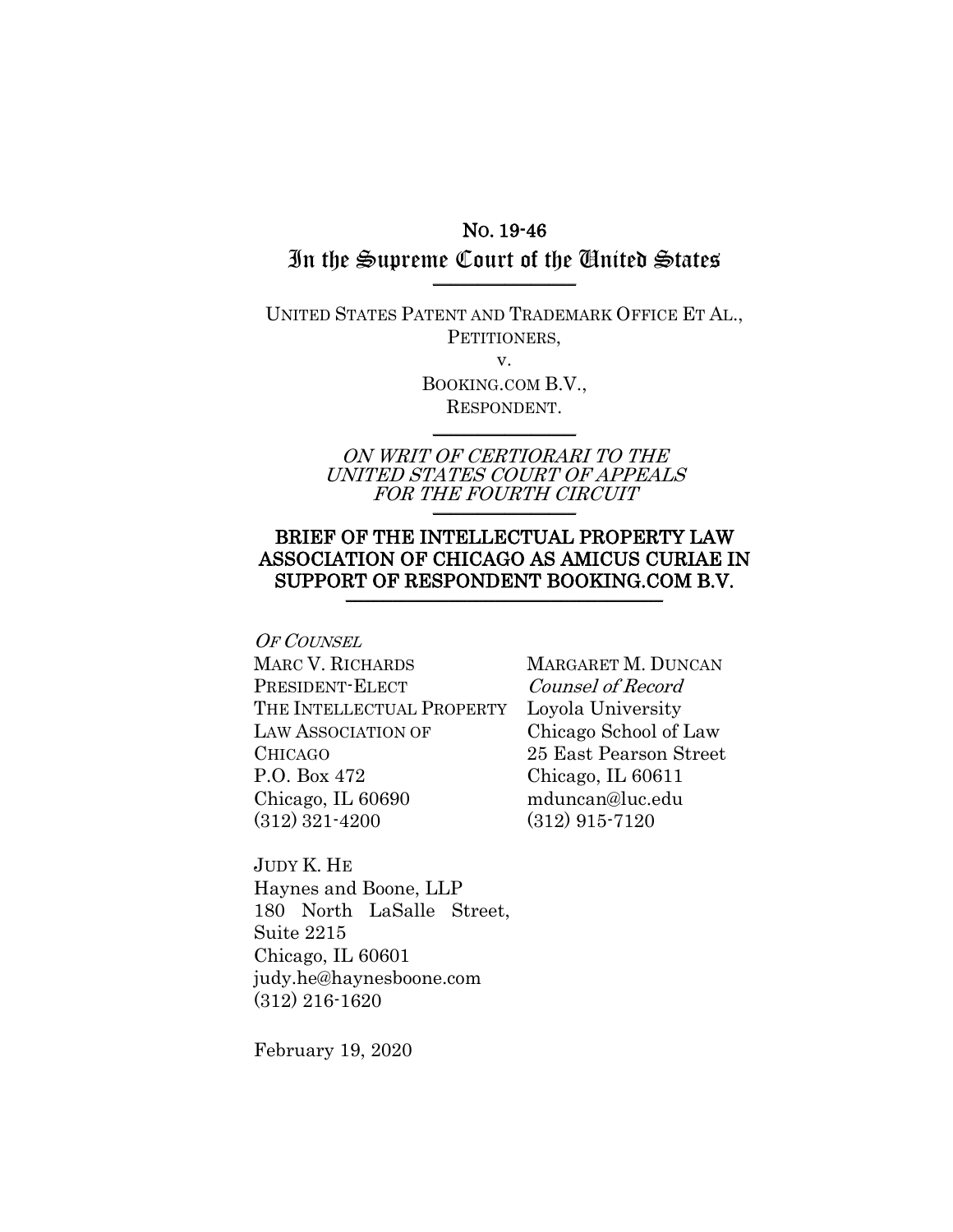# TABLE OF CONTENTS

# Page

| INTEREST OF AMICUS CURIAE1                                                          |
|-------------------------------------------------------------------------------------|
|                                                                                     |
|                                                                                     |
|                                                                                     |
|                                                                                     |
| I. Whether A Term Is Generic Should Be<br>Determined By The Fact-Specific "Primary" |
| II. The USPTO's Concerns Regarding Monopoly                                         |
|                                                                                     |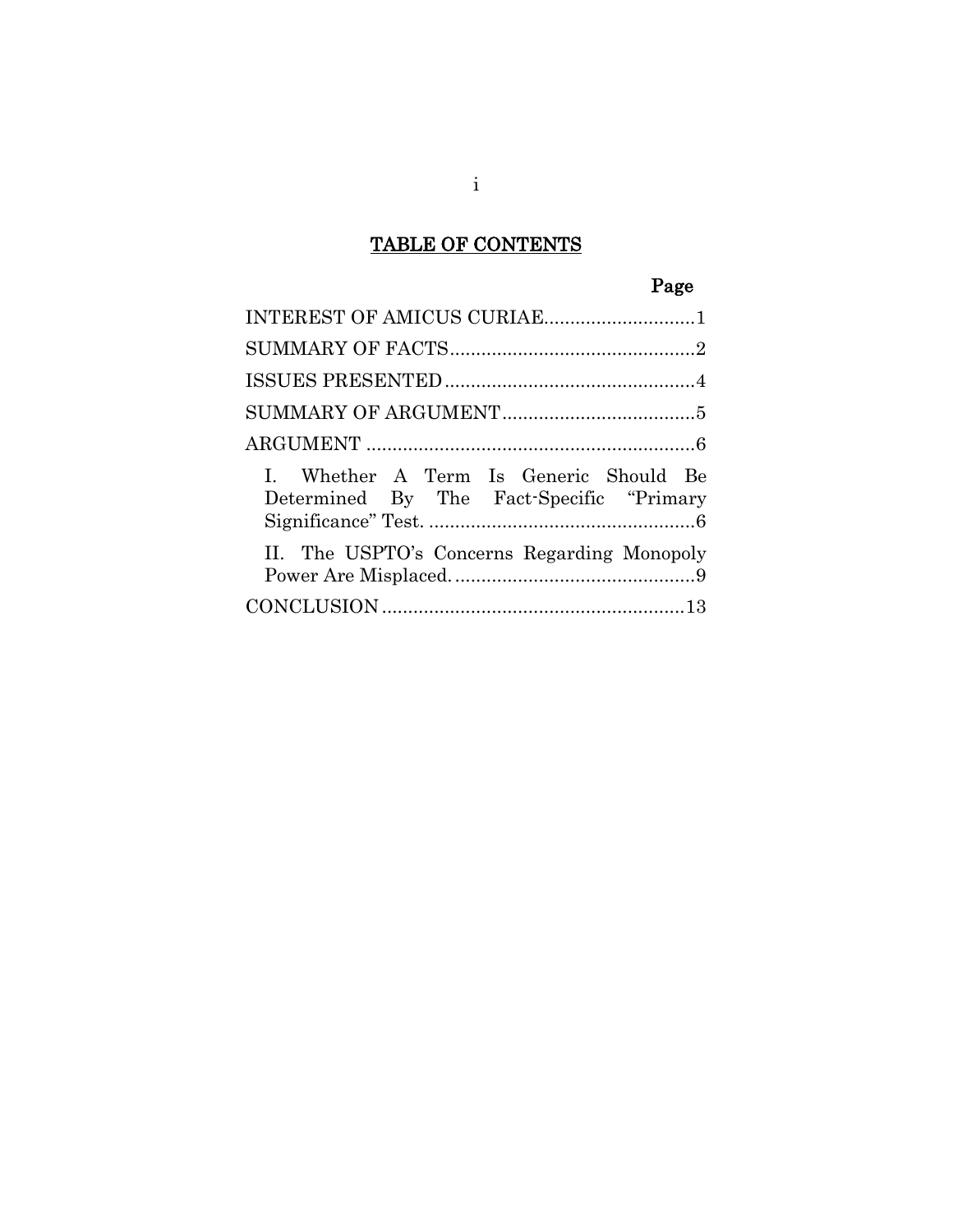## TABLE OF AUTHORITIES

## Cases

| Advertise.com, Inc. v. AOL Advert., Inc.,                                  |
|----------------------------------------------------------------------------|
| Booking.com B.V. v. Matal,<br>278 F. Supp. 3d 891 (E.D. Va. 2017).  passim |
| Booking.com B.V. v. United States Patent &<br>Trademark Office,            |
| CES Publ'g Corp. v. St. Regis Publ'ns, Inc.,                               |
| Door Sys., Inc. v. Pro-Line Door Sys., Inc.,                               |
| Goodyear's India Rubber Glove Mfg. v. Goodyear<br>Rubber Co.,              |
| Henri's Food Prods. Co. v. Tasty Snacks, Inc.,                             |
| In re 1800Mattress.com IP, LLC,                                            |
| In re Hotels.com, L.P.,                                                    |
| In re Hunke & Jochheim,                                                    |
| In re Reed Elsevier Props.,                                                |
| In re Steelbuilding.com,                                                   |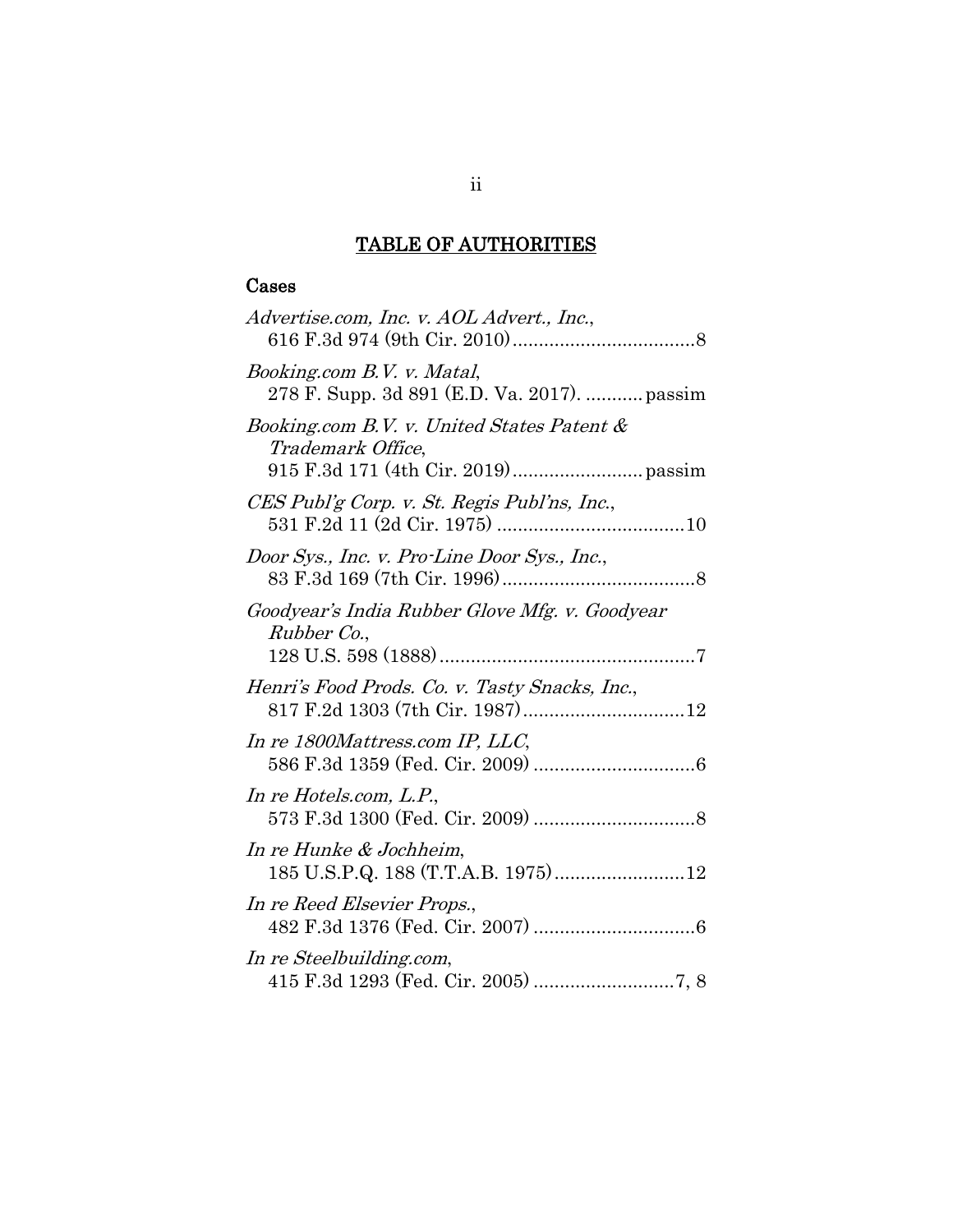| Juice Generation, Inc. v. GS Enters. LLC,<br>794 F.3d 1334 (Fed. Cir. 2015) 12                                                                                     |
|--------------------------------------------------------------------------------------------------------------------------------------------------------------------|
| Kellogg Co. v. National Biscuit Co.,                                                                                                                               |
| Liquid Controls Corp. v. Liquid Control Corp.,                                                                                                                     |
| Princeton Vanguard, LLC v. Frito-Lay North<br>America, Inc.,                                                                                                       |
| Swatch AG v. Beehive Wholesale, LLC,                                                                                                                               |
| Te-Ta-Ma Truth Found.—Family of URI, Inc. v.<br>World Church of the Creator,                                                                                       |
| Ty Inc. v. Softbelly's Inc.,                                                                                                                                       |
| Statutes                                                                                                                                                           |
|                                                                                                                                                                    |
|                                                                                                                                                                    |
| <b>Other Authorities</b>                                                                                                                                           |
| 106 CONG. REC. S10,513 (daily ed. Aug. 5, 1999)11                                                                                                                  |
|                                                                                                                                                                    |
| U.S. PAT. AND TRADEMARK OFF., TRADEMARK<br>ELECTRONIC SEARCH SYSTEM,<br>http://tmsearch.uspto.gov/bin/gate.exe?f=<br>tess&state=4802:j6niem.1.1 (last visited Feb. |
| U.S. Trademark Application Serial No.                                                                                                                              |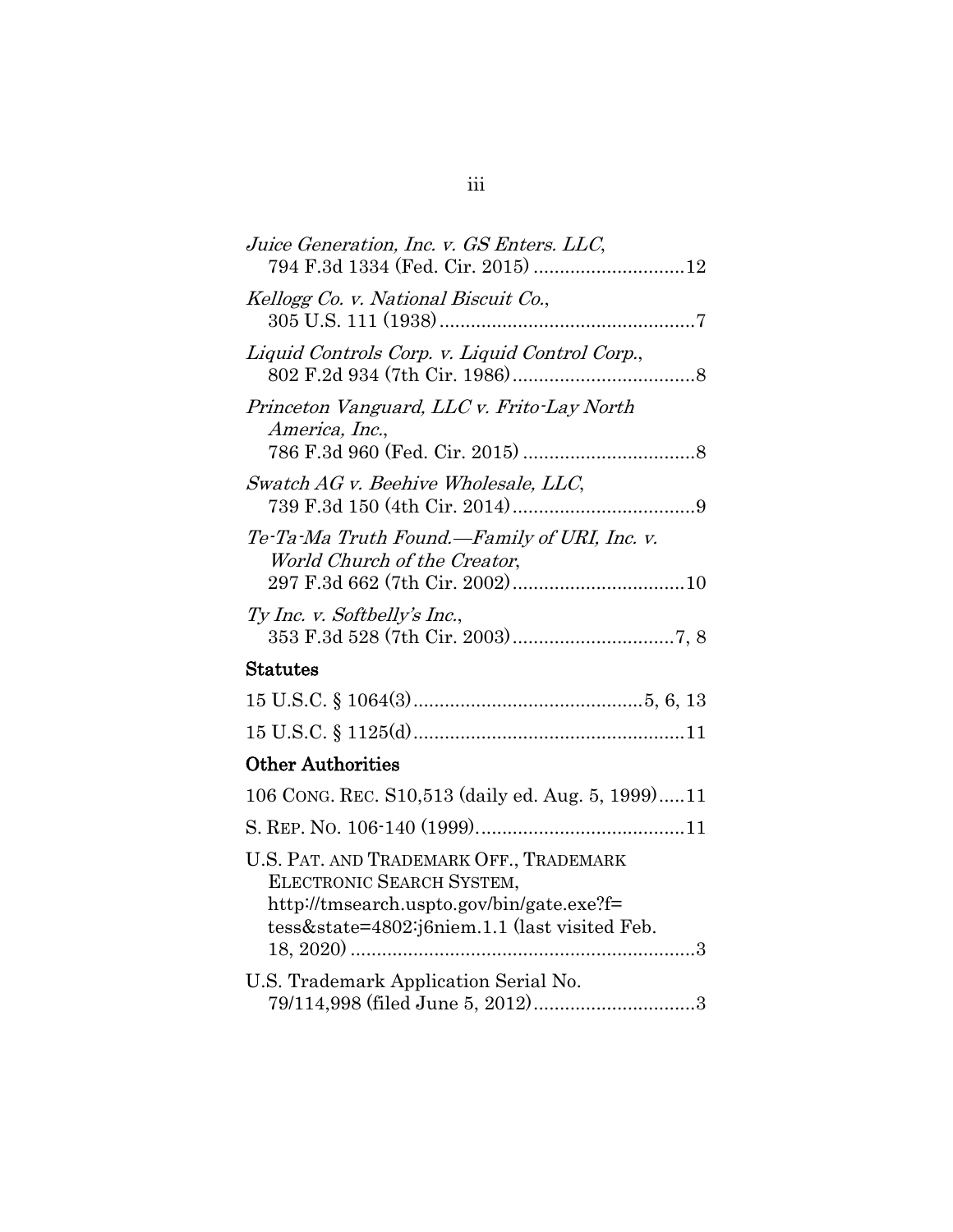| U.S. Trademark Application Serial No.                                       |
|-----------------------------------------------------------------------------|
| U.S. Trademark Application Serial No.                                       |
| U.S. Trademark Application Serial No.                                       |
| Rules                                                                       |
|                                                                             |
| Treatises                                                                   |
| 2 J. THOMAS MCCARTHY, MCCARTHY ON<br>TRADEMARKS AND UNFAIR COMPETITION (5th |
|                                                                             |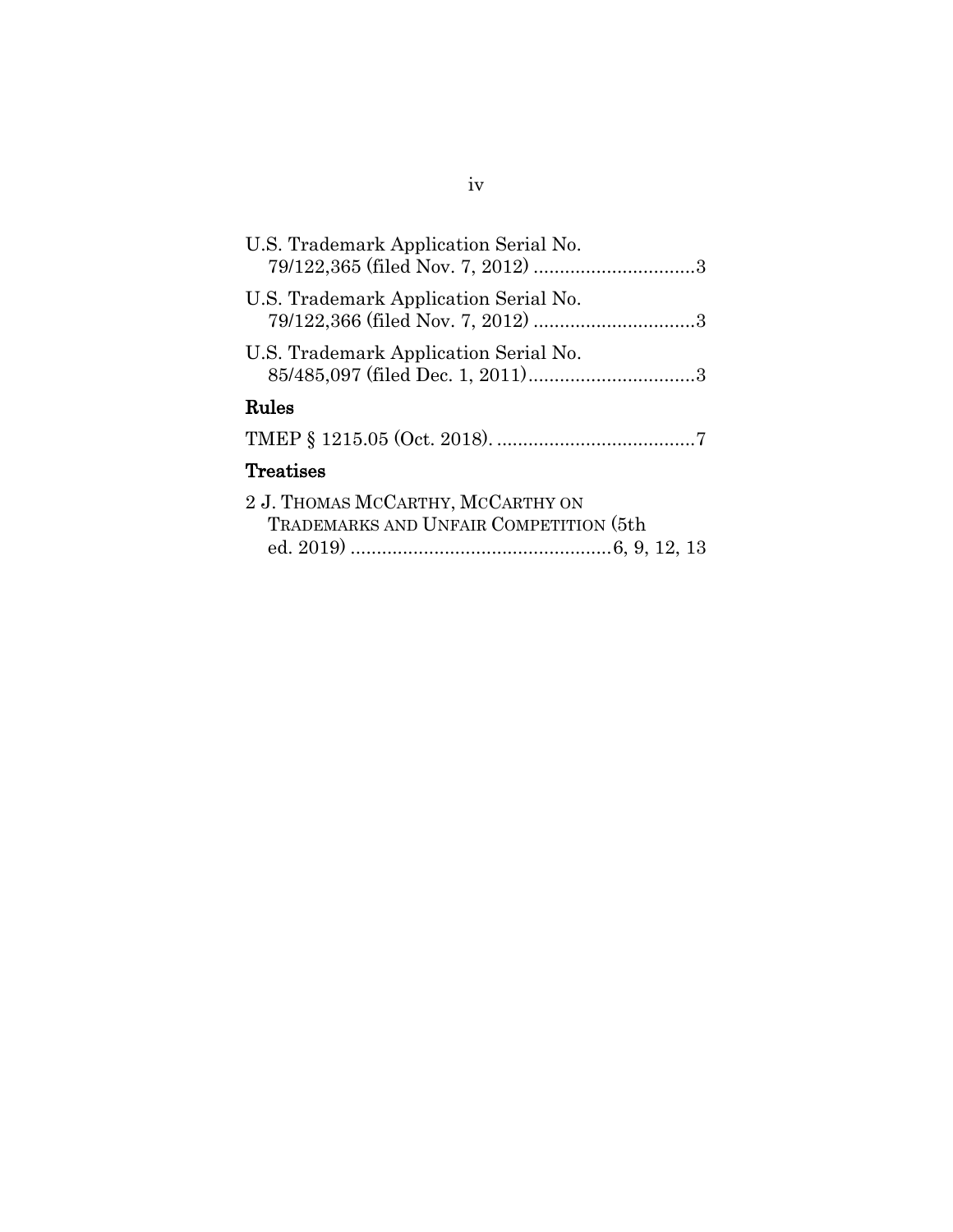### INTEREST OF AMICUS CURIAE<sup>1</sup>

The Intellectual Property Law Association of Chicago ("IPLAC") respectfully requests that this Court affirm the Fourth Circuit's decision in Booking.com B.V. v. United States Patent & Trademark Office, 915 F.3d 171 (4th Cir. 2019). 2

Founded in 1884 in Chicago, Illinois, a principal forum for U.S. technological innovation and intellectual property litigation, IPLAC is the country's oldest bar association devoted exclusively to intellectual property matters. IPLAC has as its governing objects, inter alia, to aid in the development of intellectual property laws, the administration of them, and the procedures of the U.S. Patent and Trademark Office, the U.S. Copyright Office, and the U.S. courts and other officers and tribunals charged with administration. IPLAC's about 1,000 voluntary members include attorneys in private and corporate practices in the areas of copyrights, patents, trademarks, trade secrets, and the legal issues they present before federal courts throughout the United States, as well as before the U.S. Patent and

<sup>1</sup> Pursuant to Supreme Court Rule 37.6, no counsel for a party authored this brief in whole or in part and no such counsel, or party made a monetary contribution intended to fund the preparation or submission of this brief. No person or entity, other than Amicus, its members or its counsel, has made a monetary contribution to the preparation or submission of this brief.

 $2$  Pursuant to Supreme Court Rule 37.3(a), both Petitioners and Respondent have provided written consents to IPLAC's filing of this brief.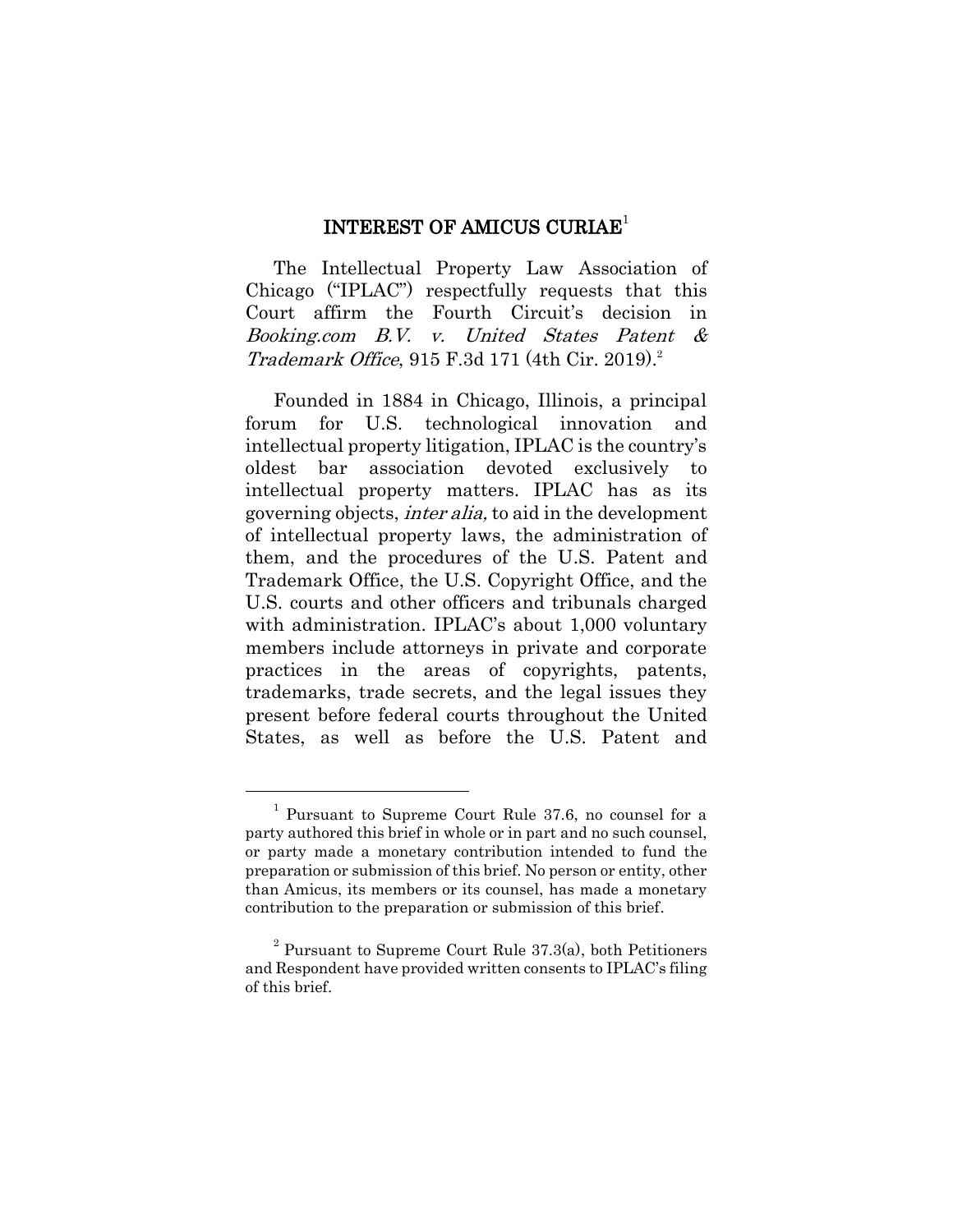Trademark Office and the U.S. Copyright Office.<sup>3</sup> IPLAC's members represent innovators and accused infringers in roughly equal measure and are split roughly equally between plaintiffs and defendants in litigation.

As part of its central objectives, IPLAC is dedicated to aiding in developing intellectual property law, especially in the federal courts. $4$ 

## **SUMMARY OF FACTS<sup>5</sup>**

Booking.com B.V.  $("Booking.com")^6$  filed four trademark applications in 2011 and 2012 involving the mark "BOOKING.COM" for, inter alia, services directed generally to providing information about, and

<sup>4</sup> Although over 30 federal judges are honorary members of IPLAC, none were consulted on, or participated in, this brief.

 $5$  See generally Booking.com B.V. v. United States Patent and Trademark Office, 915 F.3d 171 (4th Cir. 2019).

<sup>6</sup> For purposes of this brief, "Booking.com" refers to Respondent and "BOOKING.COM" refers to the proposed mark.

 $3$  In addition to the statement of footnote 1, after reasonable investigation, IPLAC believes that (a) no member of its Board or Amicus Committee who voted to prepare this brief, or any attorney in the law firm or corporation of such a member, represents a party to this litigation in this matter; (b) no representative of any party to this litigation participated in the authorship of this brief; and (c) no one other than IPLAC, or its members who authored this brief and their law firms or employers, made a monetary contribution to the preparation or submission of this brief.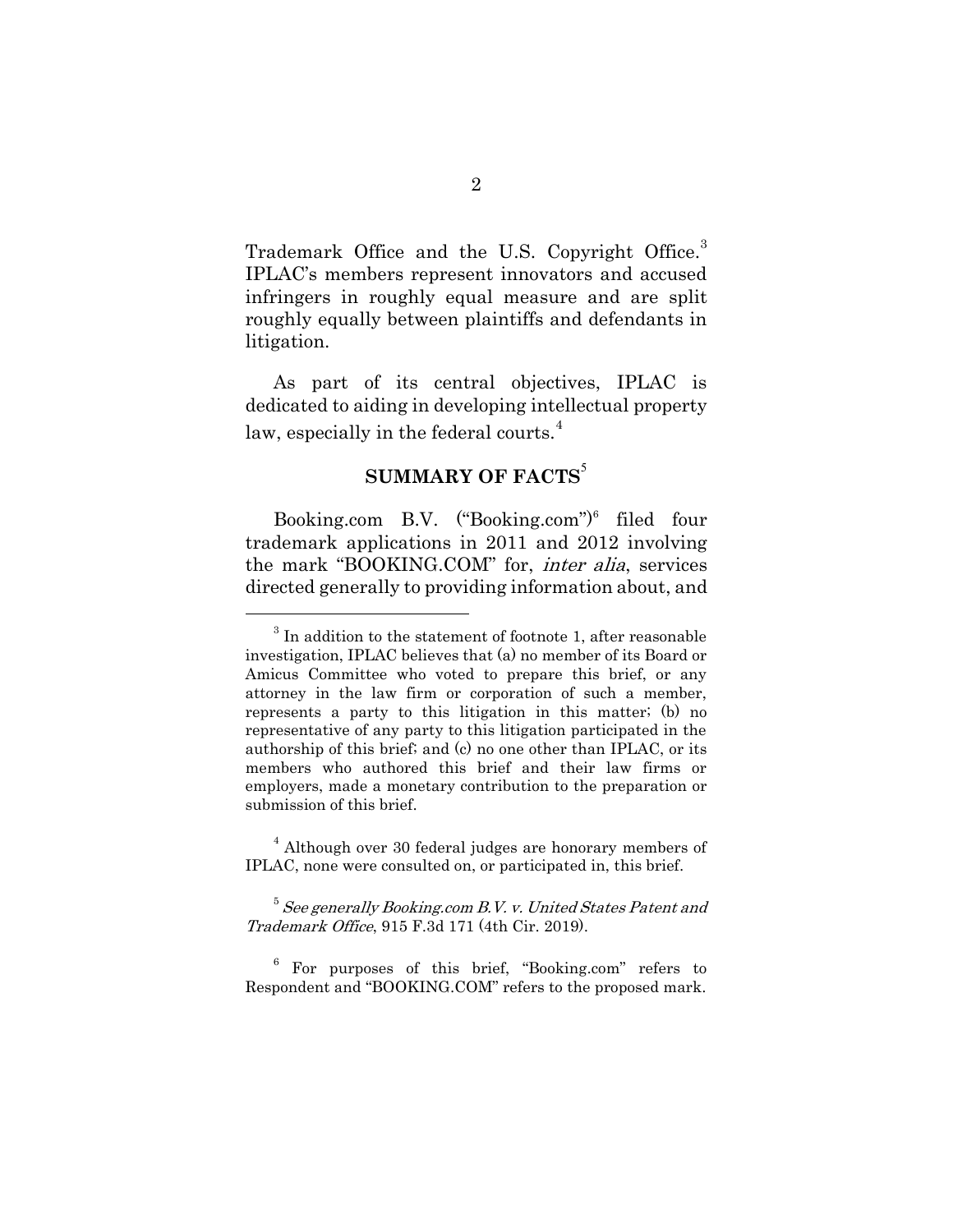assisting with hotel, resort, and temporary accommodation reservations. 7

The United States Patent and Trademark Office ("USPTO") denied the applications, finding that BOOKING.COM was generic for the services offered or, in the alternative, that the mark was descriptive and that Booking.com had failed to show the mark had acquired distinctiveness.

The Trademark Trial and Appeal Board ("TTAB") of the USPTO affirmed, finding that BOOKING.COM comprises a generic second-level domain ("SLD") and ".com," a top-level domain ("TLD") that means a commercial website. In effect, the TTAB concluded that BOOKING.COM is generic because customers would understand the mark to "primarily [] refer to an online reservation service for travel, tours, and lodging, which is consistent with the services proposed in the applications." Booking.com B.V. v. Matal, 278 F. Supp. 3d 891, 898 (E.D. Va. 2017) (internal citations omitted). In the alternative, the TTAB also found that BOOKING.COM was descriptive but lacked a showing of acquired distinctiveness.

See, e.g., U.S. Trademark Application Serial Nos. 85/485,097 (filed Dec. 1, 2011); 79/114,998 (filed June 5, 2012); and 79/122,365 and 79/122,366 (both filed Nov. 7, 2012). According to the USPTO's Trademark Electronic Search System, the  $0.097$  and  $998$  applications have been abandoned. U.S. PAT. AND TRADEMARK OFF., TRADEMARK ELECTRONIC SEARCH SYSTEM, http://tmsearch.uspto.gov/bin/gate.exe?f=tess&state=4809:9e70 qe.1.1 (last visited Feb. 18, 2020).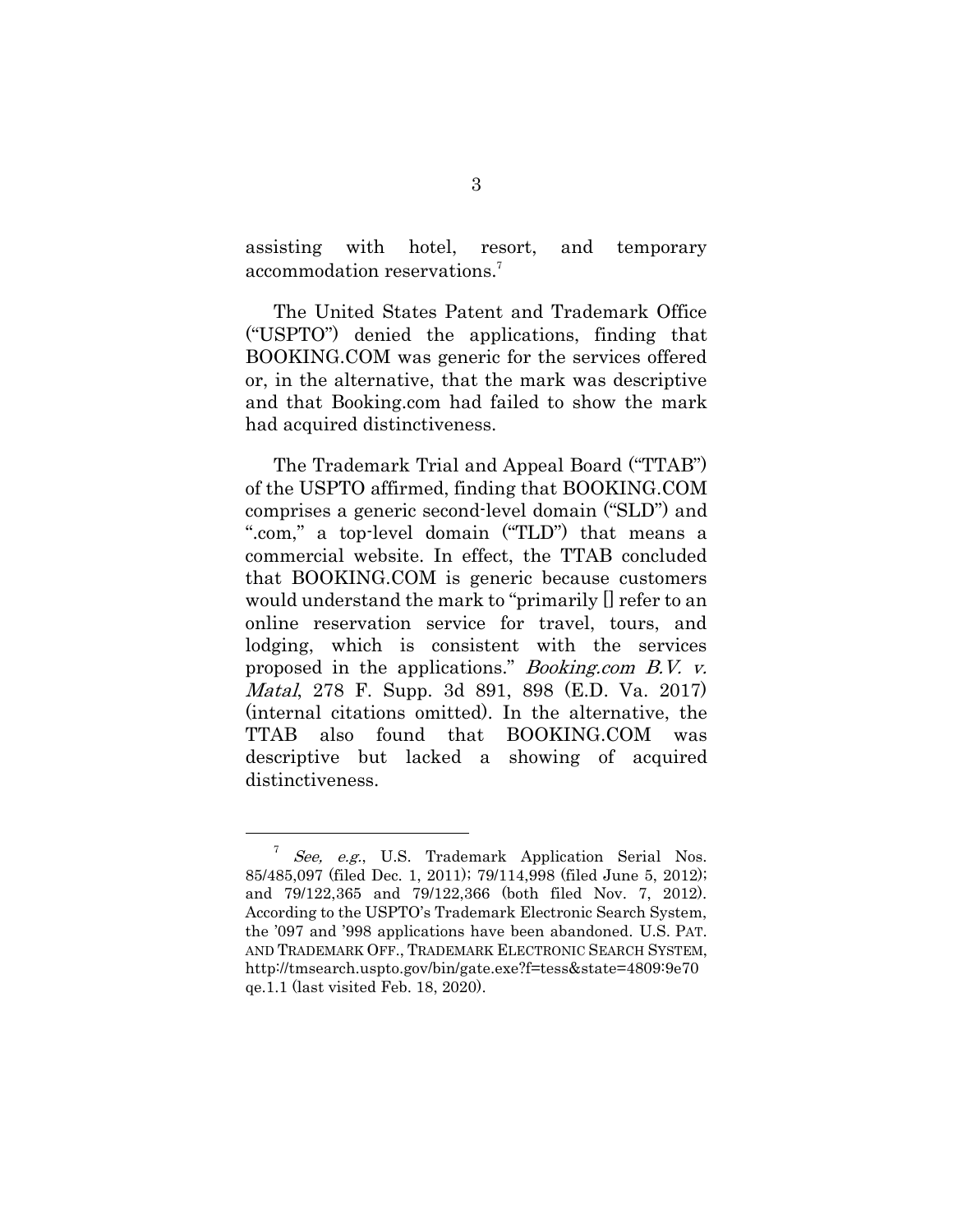On April 15, 2016, Booking.com sued the USPTO under 15 U.S.C. § 1071(b) in the U.S. District Court for the Eastern District of Virginia. Both sides moved for summary judgment, and in 2017, the district court found that BOOKING.COM was descriptive. The district court further found that the record evidence, including a consumer survey "revealling that 74.8" percent of [survey] respondents identified BOOKING.COM as a brand name," showed that the mark had acquired distinctiveness for the relevant services. Id. at 915. The district court then ordered the USPTO to register BOOKING.COM for two of the four applications and remanded for further administrative proceedings on the other two.

The USPTO appealed to the U.S. Court of Appeals for the Fourth Circuit, challenging whether BOOKING.COM can be protected as a mark. The Fourth Circuit applied the fact-specific "primary significance" test and affirmed the district court's holding, finding that "when '.com' is combined with an SLD, even a generic SLD, the resulting composite may be non-generic where evidence demonstrates that the mark's primary significance to the public as a whole is the source, not the product." Booking.com B.V., 915 F.3d at 186.

Petitioners appeal.

#### **ISSUES PRESENTED**

Under the Lanham Act, 15 U.S.C. § 1051 *et seq.*, generic terms may not be registered as trademarks. This case questions whether the addition by an online business of a generic top-level domain (".com") to an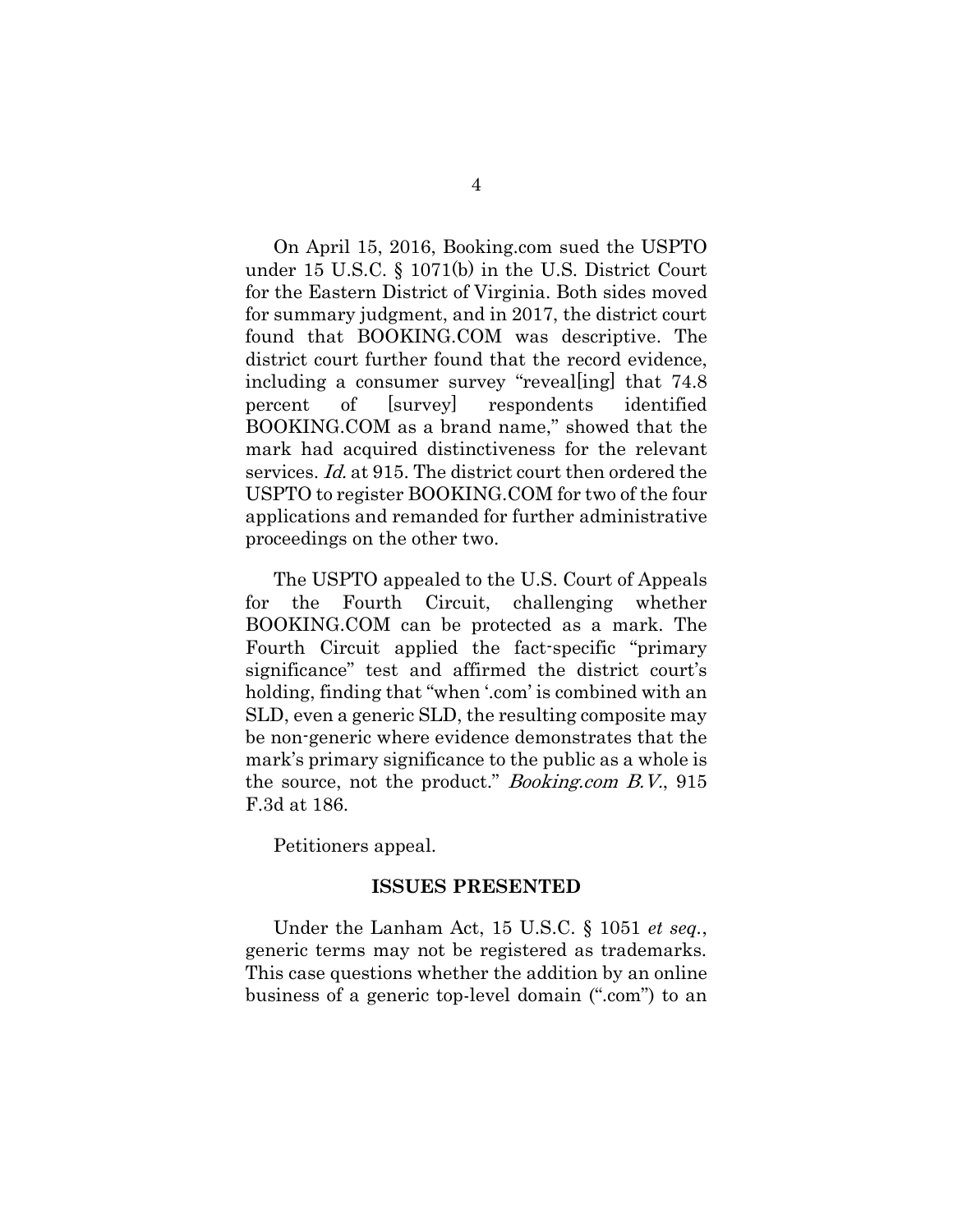otherwise generic term can create a protectable trademark.

IPLAC respectfully submits that the answer to this question depends on the proper test for determining whether a proposed trademark or service mark, including a domain name comprising a TLD (*e.g.*, ".com" or hundreds of other possible choices) and a generic SLD, *when taken as a whole*, is generic and can never serve as a source identifier for particular goods or services.

### SUMMARY OF ARGUMENT

The Court should affirm the Fourth Circuit's decision and find that the test for determining whether a proposed trademark or service mark, including a domain name, is generic and can never be protected as a source identifier for particular goods or services is the fact-specific "primary significance" test set forth in 15 U.S.C. § 1064(3), which can involve source-identifying evidence such as consumer surveys.

The USPTO's concerns regarding monopoly power are misplaced. First, a domain name such as BOOKING.COM does not provide monopoly power, but rather is simply a unique online address for a user to locate information (e.g., regarding a particular company·s goods or services) on the Internet. Second, courts have addressed monopoly concerns regarding descriptive marks for decades by granting them a narrower scope of protection than stronger marks, such as fanciful, arbitrary or suggestive marks.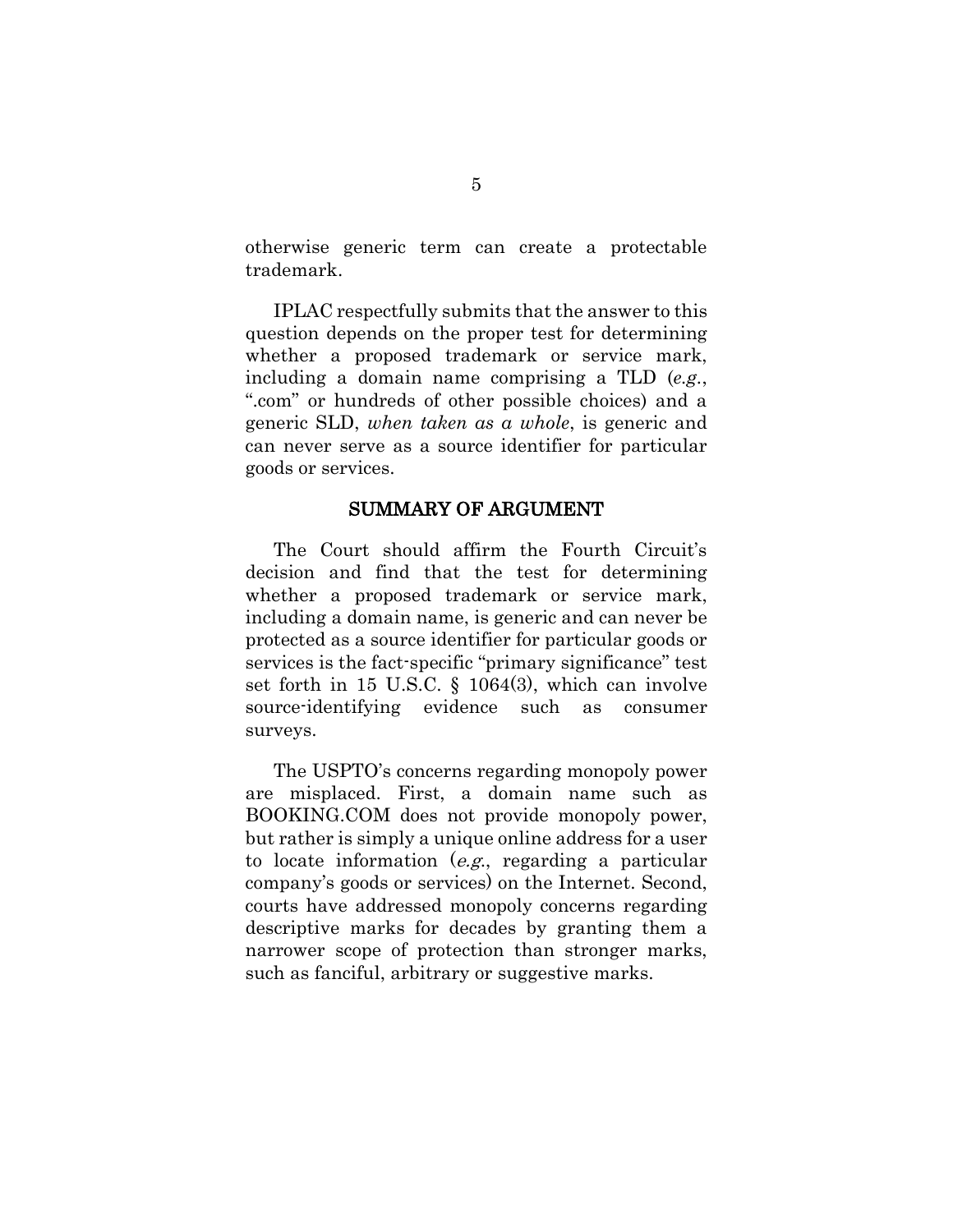#### ARGUMENT

## I. WHETHER A TERM IS GENERIC SHOULD BE DETERMINED BY THE FACT-SPECIFIC "PRIMARY SIGNIFICANCE" TEST.

The Court should affirm the Fourth Circuit's decision and hold that the test for whether a trademark or service mark, including a domain name, is generic is the fact-specific "primary-significance" test set forth in 15 U.S.C. § 1064(3). It should reject a rule that a domain name comprising a generic term or terms, when taken as a whole, for particular goods or services, is *per se* generic and therefore cannot be registered as a trademark or service mark.

Both the Fourth and Federal Circuits have adopted the "primary significance" test to determine if a mark is generic in registration proceedings.<sup>8</sup> See, e.g., Booking.com B.V., 915 F.3d at 180 n.6; In re 1800Mattress.com IP, LLC, 586 F.3d 1359, 1362-63 (Fed. Cir. 2009); In re Reed Elsevier Props., 482 F.3d 1376, 1378 (Fed. Cir. 2007). Indeed, the Seventh

<sup>&</sup>lt;sup>8</sup> Other circuits have also adopted the fact-specific "primary significance" test to determine if a mark is generic. 2 J. THOMAS MCCARTHY, MCCARTHY ON TRADEMARKS AND UNFAIR COMPETITION  $\S$  12:6, at 12-27, n.2 (5th ed. 2019) (collecting cases). As Respondent's brief observes, "[c]ourts and the [US]PTO consistently interpret section 1064(3) as mandating application of the primary-significance test in the registration context." Resp·t Br. at 20, 20 n.4. For the sake of conciseness and for the convenience of the Court, this brief incorporates by reference those cites.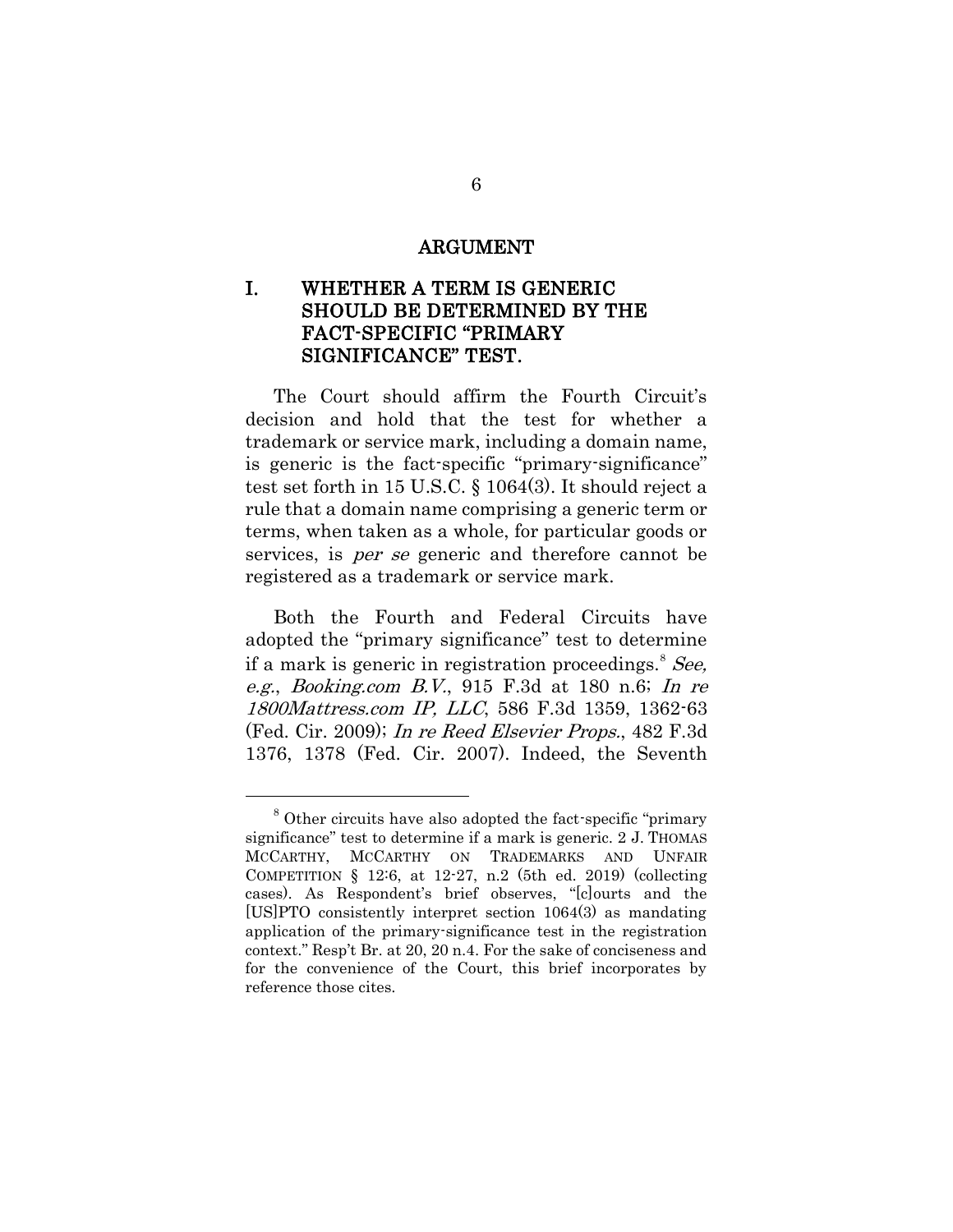Circuit has also recognized that "the legal test of genericness is 'primary significance." Ty Inc.  $v$ . Softbelly·s Inc., 353 F.3d 528, 530-31 (7th Cir. 2003) (quoting Kellogg Co. v. National Biscuit Co., 305 U.S. 111, 118-19 (1938)). This test is flexible and requires evidence showing that "the primary significance of the term in the minds of the consuming public is not the product but the producer." Kellogg, 305 U.S. at 118.

The USPTO contends that, under *Goodyear's India* Rubber Glove Mfg. v. Goodyear Rubber Co., 128 U.S. 598 (1888), a generic SLD plus a TLD necessarily results in a generic composite as a matter of law. But as the Fourth Circuit found, "[n]o circuit has adopted the bright line rule for which the USPTO advocates." Booking.com B.V., 915 F.3d at 184. Other amici also have highlighted that the USPTO's own Trademark Manual of Examining Procedure ("TMEP") states that "there is no *per se* rule that the addition of a nonsource-identifying [generic TLD] to an otherwise generic term can never under any circumstances operate to create a registrable mark." TMEP § 1215.05 (Oct. 2018).

There is no reason to adopt a bright line rule for domain names. As the Federal Circuit has recognized, in rare instances, "the addition of a TLD indicator to a descriptive term operate[s] to create a distinctive mark" that may be eligible for trademark protection. In re Steelbuilding.com, 415 F.3d 1293, 1297 (Fed. Cir. 2005). Adopting a bright line rule would condemn those marks to genericness as a matter of law and deprive them forever of any trademark or service mark protection regardless of any evidence concerning their source-identifying significance.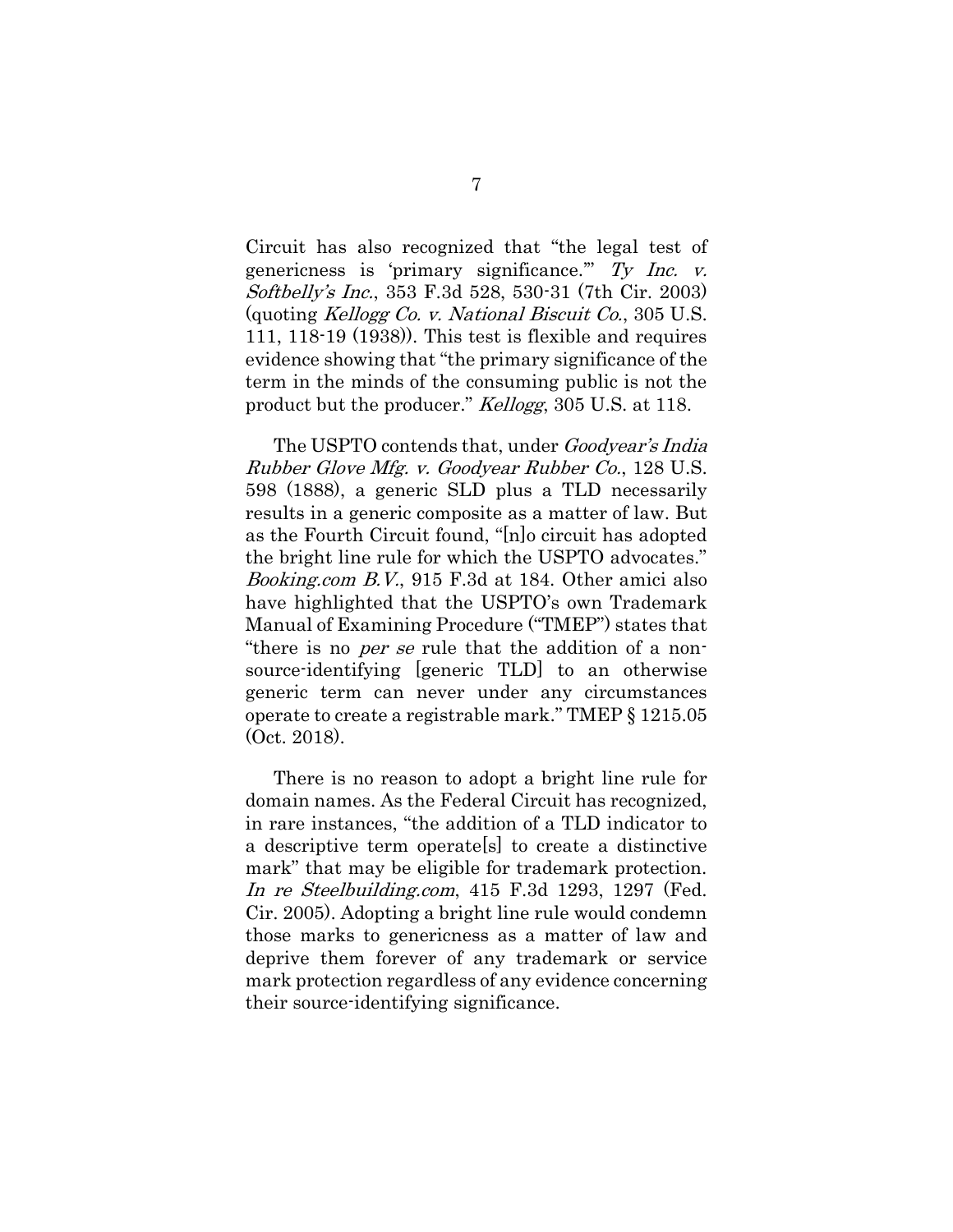In addition, "[c]ertain terms may connote more than the sum of their parts," and courts should "take care to decide the genericness of these terms by looking to the whole." Liquid Controls Corp. v. Liquid Control Corp., 802 F.2d 934, 938 (7th Cir. 1986). That applies equally to domain names. "Because the evaluation of a mark proposed for registration requires consideration of the mark as a whole, the distinctiveness derived from a connection to the Internet, as indicated by the TLD indicator, is a part of the calculus for registration." In re Steelbuilding.com, 415 F.3d at 1297. A flexible test best permits those considerations and should be adopted by this Court.

The USPTO also challenges the relevance of Booking.com's consumer survey evidence, arguing that the survey conflates the distinction between generic and descriptive marks. But genericness is a question of fact. See, e.g., Booking.com B.V., 915 F.3d at 181; Advertise.com, Inc. v. AOL Advert., Inc., 616 F.3d 974, 977 (9th Cir. 2010); In re Hotels.com, L.P., 573 F.3d 1300, 1301 (Fed. Cir. 2009); Door Sys., Inc. v. Pro-Line Door Sys., Inc., 83 F.3d 169, 171 (7th Cir. 1996).

"More precisely, the question of genericness is one of linguistic usage, and can be approached by a variety of routes." Door Sys., 83 F.3d at 171. One commonly accepted route is consumer surveys. See, e.g., Princeton Vanguard, LLC v. Frito-Lay North America, Inc., 786 F.3d 960, 965 (Fed. Cir. 2015) (involving two surveys finding that 41% and 55% of respondents thought that PRETZEL CRISPS was a brand name);  $Ty$  Inc., 353 F.3d at 530-31 (involving a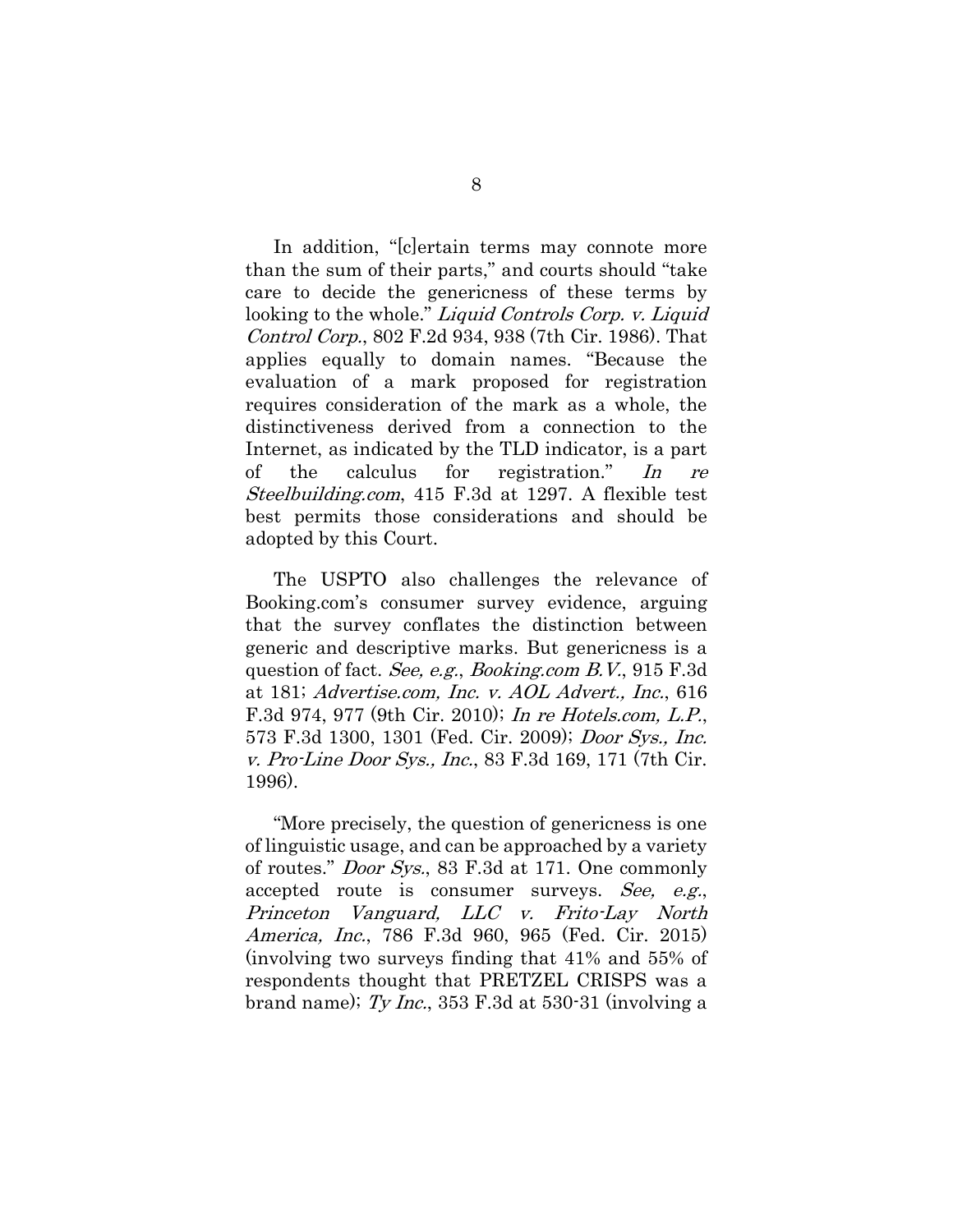survey finding that 60% of respondents thought that "Beanies" was a brand name); see also MCCARTHY, supra, § 12:14, at 12-58 ("Consumer surveys have become almost de rigueur in litigation over genericness.").

Fourth Circuit precedent provides that "the district court, as the trier of fact, is accorded great deference" on factual findings. Booking.com B.V., 915 F.3d at 181 (citing Swatch AG v. Beehive Wholesale, LLC, 739 F.3d 150, 155 (4th Cir. 2014)). The district court's factual finding that BOOKING.COM is descriptive based on the record evidence should thus be accorded great deference. Although "there is no need for a survey if other evidence overwhelmingly proves that the disputed designation is a generic name," several judges are "used to survey evidence and often expect to receive evidentiary assistance by surveys in resolving generic disputes." MCCARTHY, supra, § 12:14, at 12-58 to 12-59.

Against this backdrop, there is no reason to fault the district court's consideration of Booking.com's survey "revealling that 74.8 percent of [survey] respondents identified BOOKING.COM as a brand name." *Booking.com B.V.*, 278 F. Supp. 3d at 915.

### II. THE USPTO·S CONCERNS REGARDING MONOPOLY POWER ARE MISPLACED.

The USPTO also raises concerns that registration of BOOKING.COM as a protectable mark will give Booking.com an "effective monopoly on language, to the detriment of competition and consumers." Pets. Br. at 15. Where trademark or service mark protection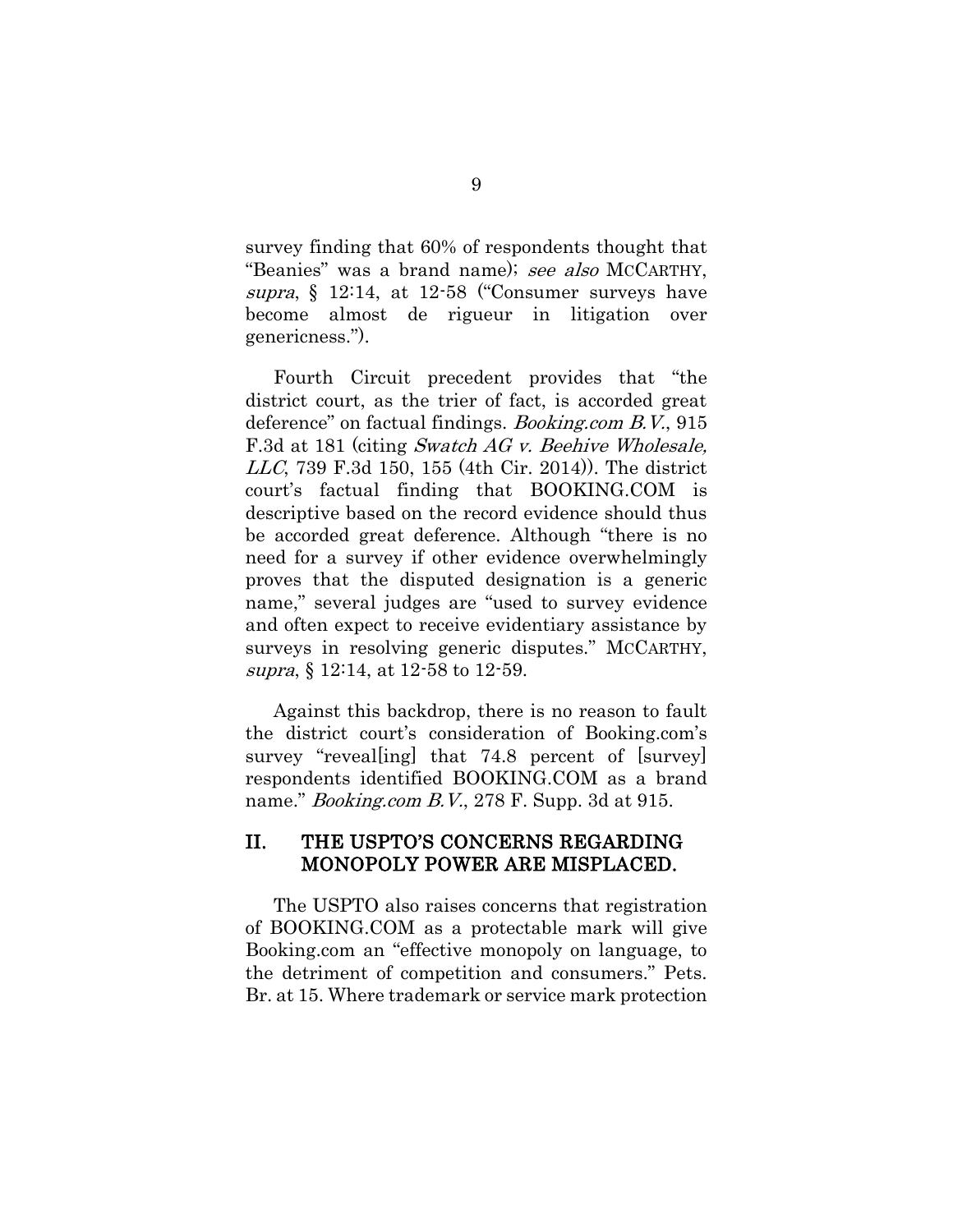has been sought for a generic term, the concern is that "a competitor could not describe his goods [or services] as what they are." Id. at 34 (quoting CES Publ'g Corp. v. *St. Regis Publ'ns, Inc.*, 531 F.2d 11, 13 (2d Cir. 1975)). But that concern has no application here.

"When the line between generic and descriptive terms is indistinct . . . it is helpful to ask whether one firm's exclusive use of the phrase will prevent a rival from naming itself and describing its product."  $Te$ -Ta-Ma Truth Found.—Family of URI, Inc. v. World Church of the Creator, 297 F.3d 662, 666-67 (7th Cir. 2002). Here, the services Booking.com offers include, inter alia, providing hotel, resort and temporary accommodation reservation services and information. Competitors offering the same services might describe themselves as offering bookings, or even more likely as hotel reservation services, but they would not describe themselves as a "booking.com." The combination of these two terms ("booking" and ".com") does not per se yield a generic composite.

The district court therefore rightly characterized the USPTO·s "suggest[ion] that [Booking.com·s] competitors need to be able to describe themselves as 'booking.coms" to compete effectively as illogical. *Booking.com B.V.*, 278 F. Supp. 3d at 912. "[C]ompetitors, such as Expedia and Travelocity, have no incentive to describe themselves as 'booking.coms' because this risks diverting customers to the website of their competitor." Id. at 913.

Nor does the uniqueness of online addresses create a concern over monopolization of language. Indeed, in the online environment, Congress has adopted the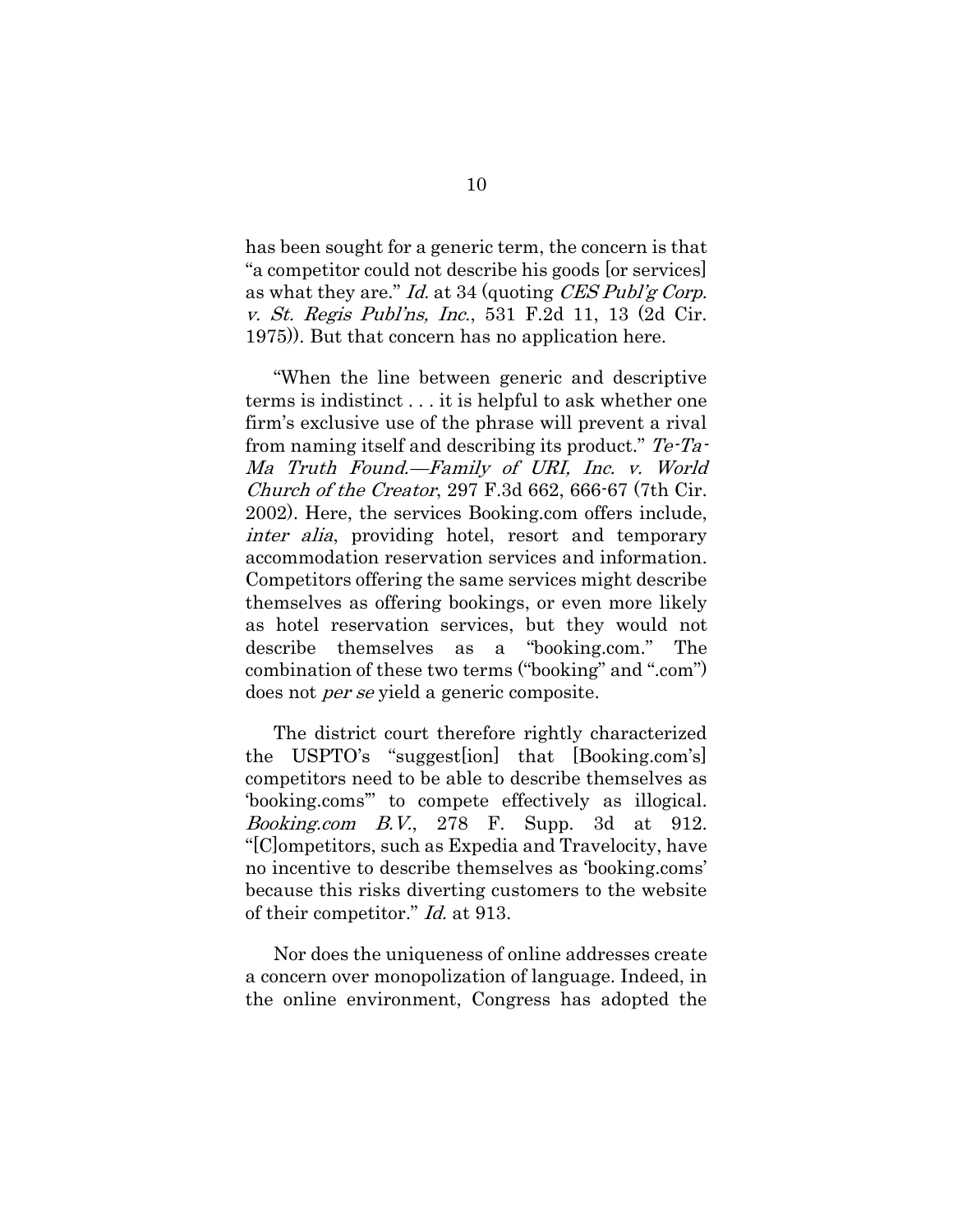Anti-Cybersquatting Consumer Protection Act, 15 U.S.C. § 1125(d), to address concerns that customers seeking information online about a brand they recognize will be taken to the wrong website.

For example, "when a trademarked name is used as a company's address in cyberspace, customers know where to go online to conduct business with that company," benefitting both consumers and merchants. 106 CONG. REC. S10,513, S10,516-17 (daily ed. Aug. 5, 1999) (statement of Sen. Leahy). Because "consumers have come to rely heavily on familiar brand names when engaging in online commerce," if a competitor "operat[es] a web site under another brand owner's trademark . . . consumers bear a significant risk of being deceived and defrauded, or at a minimum, confused," which may result in "the erosion of consumer confidence in brand name identifiers and in electronic commerce generally." S. REP. NO. 106-140, at 5 (1999).

Nothing in the Anti-Cybersquatting Consumer Protection Act suggests that Congress intended to withhold its remedies from a domain name that serves as a source identifier and has become recognized as a brand, even if the domain name comprises a generic SLD and a TLD.

The district court properly recognized these policy considerations: "granting trademarks to producers who primarily offer goods and services online and brand themselves based on their domain name favors the interest of consumers by limiting the prospect of deception and confusion" and "protects the good will generated by producers, often at great effort and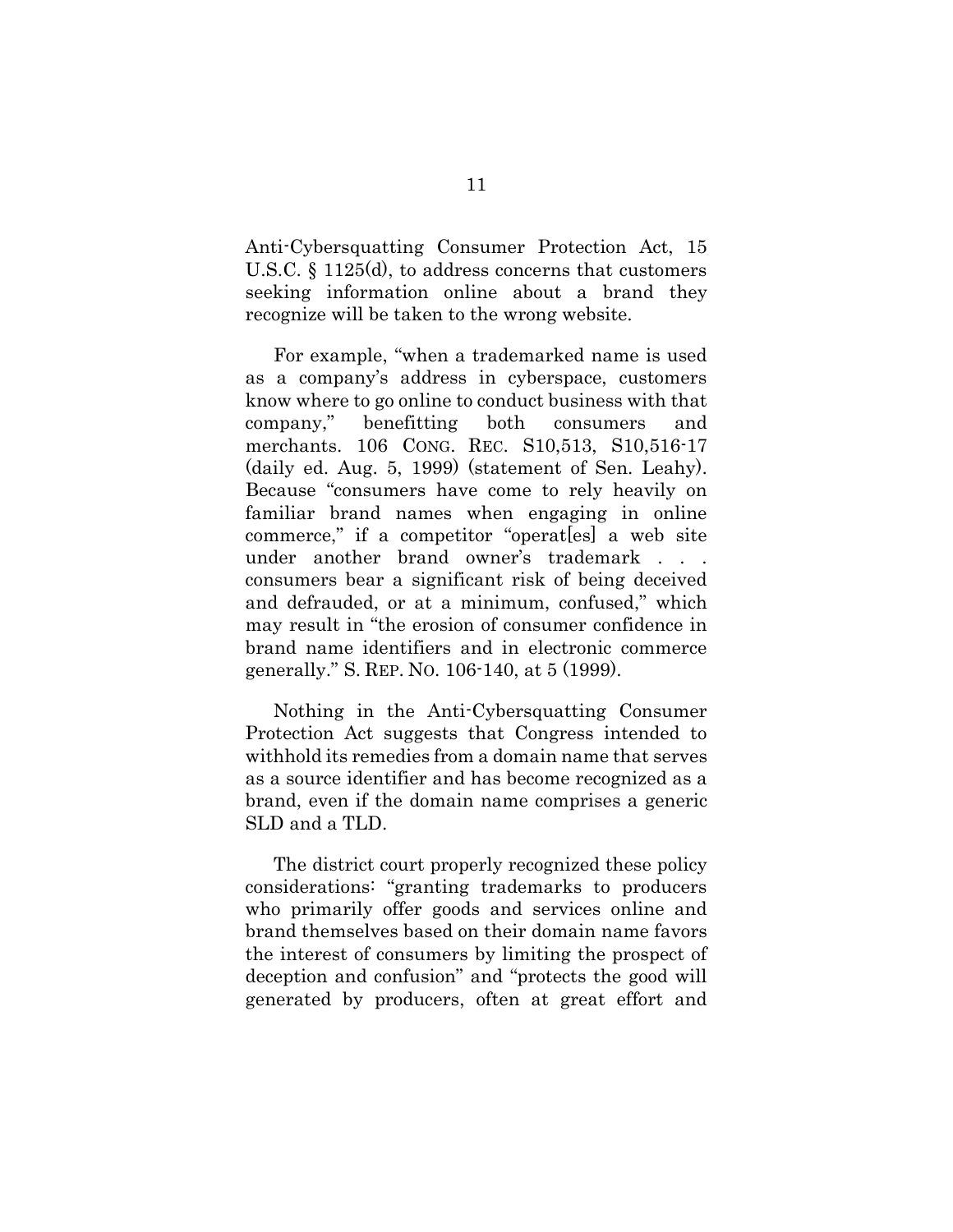expense, and thereby incentivizes brand development." Booking.com B.V., 278 F. Supp. 3d at 913.

But this does not mean that a domain name that is descriptive necessarily would receive the same scope of protection as a fanciful, arbitrary or suggestive mark. "Not all marks are equal." MCCARTHY, supra, § 11:73, at  $11-239$ . "Some trademarks are very 'strong," in the sense they are widely known and recognized."<sup>9</sup> Id. Other "relatively weak marks are given a relatively narrow range of protection both as to products and format variations." Id. at 11-242.

Courts have addressed monopoly concerns regarding descriptive marks for decades by granting them a narrower scope of protection than fanciful, arbitrary or suggestive. See, e.g., Juice Generation, Inc. v. GS Enters. LLC, 794 F.3d 1334, 1339 (Fed. Cir. 2015) ("Marks that are descriptive . . . are entitled to a narrower scope of protection, i.e., are less likely to generate confusion over source identification, than their more fanciful counterparts."); Henri's Food Prods. Co. v. Tasty Snacks, Inc., 817 F.2d 1303, 1305 (7th Cir. 1987) ("Trademarks run the gamut from the fanciful or arbitrary (which are fully protected), to the suggestive, to the 'merely descriptive' (which require for protection a showing of secondary meaning)."); In re Hunke & Jochheim, 185 U.S.P.Q. 188, 189 (T.T.A.B. 1975) ("[I]t is well established that the scope

<sup>9</sup> For example, these marks include "APPLE for computers and mobile phones, GOOGLE for a search engine, COCA-COLA for beverages and TOYOTA for vehicles." Id.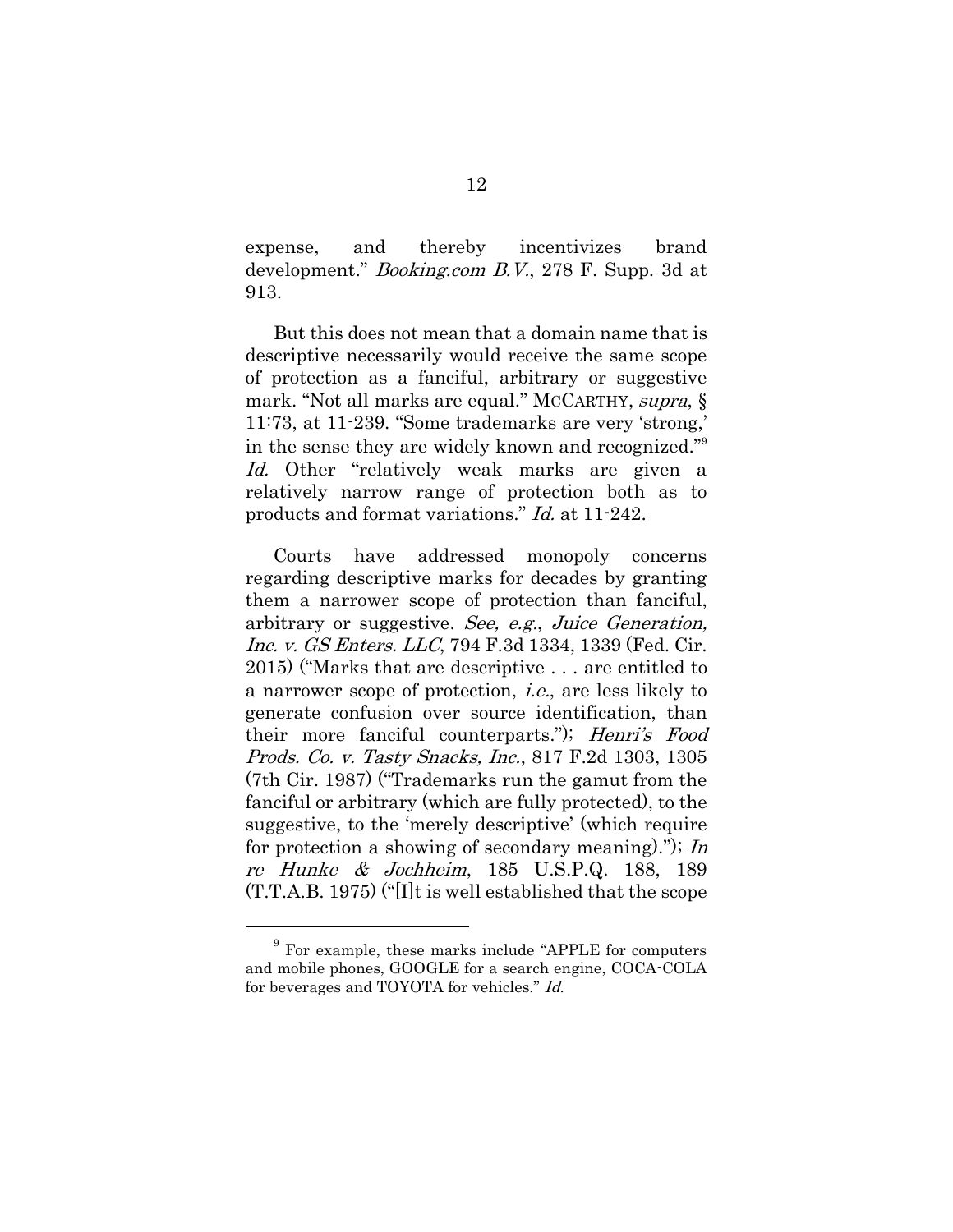of protection afforded a merely descriptive . . . term is less than that accorded an arbitrary or coined mark.").

As recognized during the early years of the Lanham Act, "the merchant who chooses as a mark a term that is descriptive and has not achieved a strong presence in the marketplace cannot be surprised that the mark has only a limited scope of protection." MCCARTHY, supra,  $\S$  11:76, at 11-253. The same principle applies here. Accordingly, even if BOOKING.COM is found descriptive and protectable, that does not mean that Booking.com would necessarily receive the same scope of protection as a fanciful, arbitrary or suggestive mark, let alone a monopoly.

For these reasons, the USPTO's monopoly concerns are misplaced.

#### **CONCLUSION**

Because the fact-specific "primary significance" test provides both the TTAB and courts with flexibility for all situations and the USPTO's monopoly concerns are unfounded, the Court should affirm the Fourth Circuit's decision and hold that the test for whether a proposed trademark or service mark, including a domain name, is generic is the "primary-significance" test as set forth in 15 U.S.C. § 1064(3).